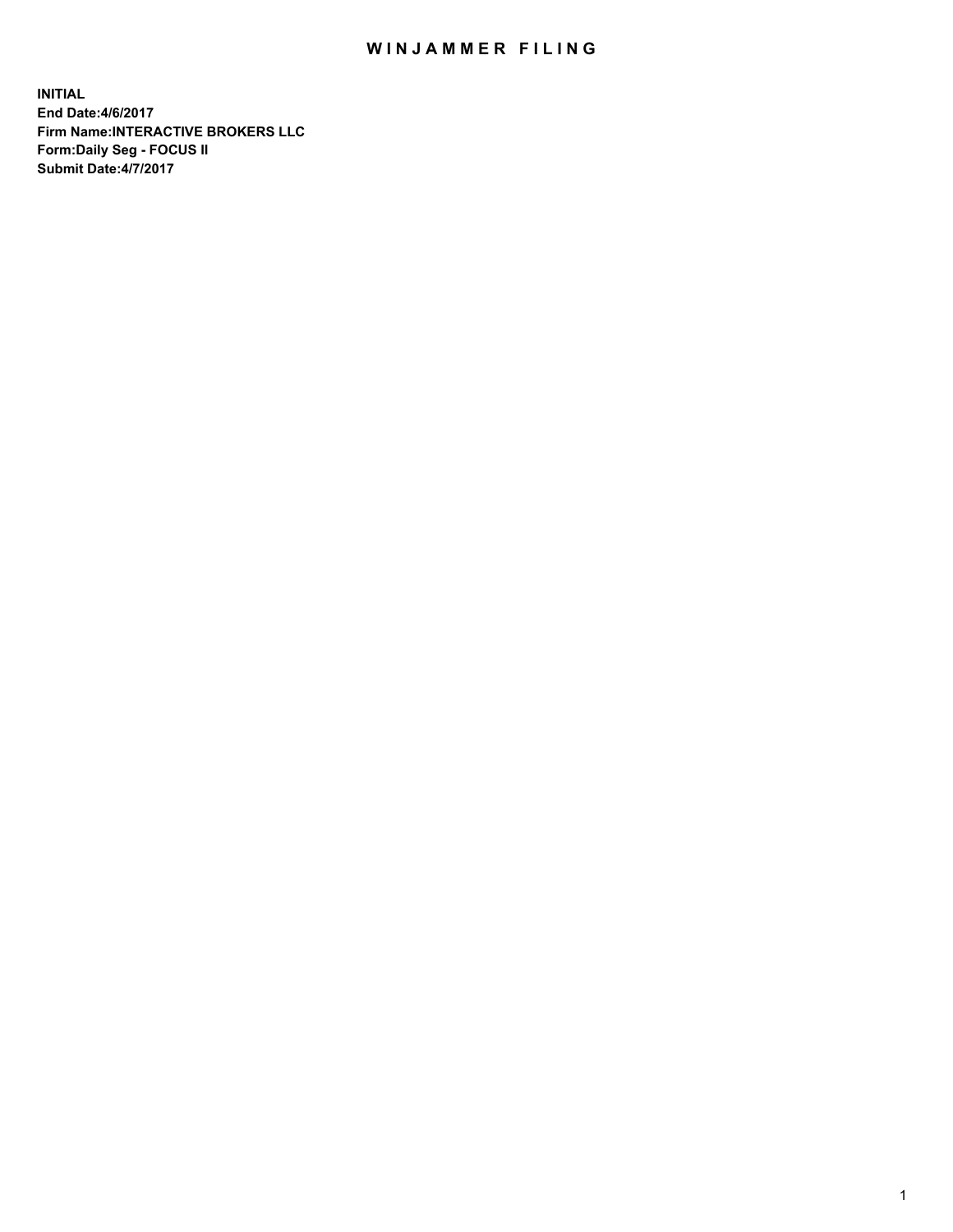## **INITIAL End Date:4/6/2017 Firm Name:INTERACTIVE BROKERS LLC Form:Daily Seg - FOCUS II Submit Date:4/7/2017 Daily Segregation - Cover Page**

| Name of Company<br><b>Contact Name</b><br><b>Contact Phone Number</b><br><b>Contact Email Address</b>                                                                                                                                                                                                                          | <b>INTERACTIVE BROKERS LLC</b><br>James Menicucci<br>203-618-8085<br>jmenicucci@interactivebrokers.c<br>om |
|--------------------------------------------------------------------------------------------------------------------------------------------------------------------------------------------------------------------------------------------------------------------------------------------------------------------------------|------------------------------------------------------------------------------------------------------------|
| FCM's Customer Segregated Funds Residual Interest Target (choose one):<br>a. Minimum dollar amount: ; or<br>b. Minimum percentage of customer segregated funds required:% ; or<br>c. Dollar amount range between: and; or<br>d. Percentage range of customer segregated funds required between:% and%.                         | $\overline{\mathbf{0}}$<br>0<br>155,000,000 245,000,000<br>0 <sub>0</sub>                                  |
| FCM's Customer Secured Amount Funds Residual Interest Target (choose one):<br>a. Minimum dollar amount: ; or<br>b. Minimum percentage of customer secured funds required:%; or<br>c. Dollar amount range between: and; or<br>d. Percentage range of customer secured funds required between: % and %.                          | $\overline{\mathbf{0}}$<br>0<br>80,000,000 120,000,000<br>0 <sub>0</sub>                                   |
| FCM's Cleared Swaps Customer Collateral Residual Interest Target (choose one):<br>a. Minimum dollar amount: ; or<br>b. Minimum percentage of cleared swaps customer collateral required:% ; or<br>c. Dollar amount range between: and; or<br>d. Percentage range of cleared swaps customer collateral required between:% and%. | $\overline{\mathbf{0}}$<br>$\overline{\mathbf{0}}$<br>0 <sub>0</sub><br>0 <sub>0</sub>                     |

Attach supporting documents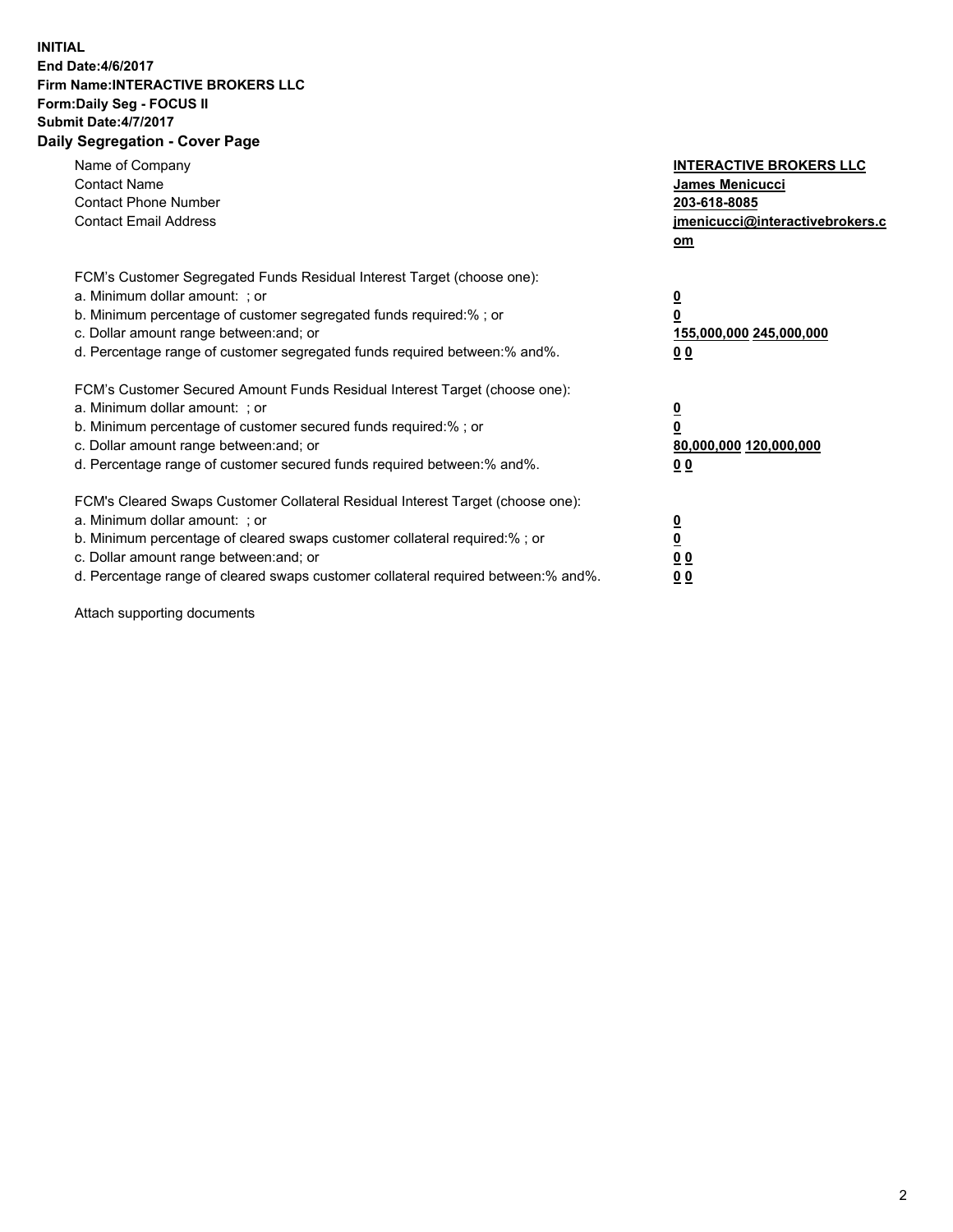## **INITIAL End Date:4/6/2017 Firm Name:INTERACTIVE BROKERS LLC Form:Daily Seg - FOCUS II Submit Date:4/7/2017 Daily Segregation - Secured Amounts**

|     | Foreign Futures and Foreign Options Secured Amounts                                         |                                  |
|-----|---------------------------------------------------------------------------------------------|----------------------------------|
|     | Amount required to be set aside pursuant to law, rule or regulation of a foreign            | $0$ [7305]                       |
|     | government or a rule of a self-regulatory organization authorized thereunder                |                                  |
| 1.  | Net ledger balance - Foreign Futures and Foreign Option Trading - All Customers             |                                  |
|     | A. Cash                                                                                     | 375,002,434 [7315]               |
|     | B. Securities (at market)                                                                   | $0$ [7317]                       |
| 2.  | Net unrealized profit (loss) in open futures contracts traded on a foreign board of trade   | -7,242,237 [7325]                |
| 3.  | Exchange traded options                                                                     |                                  |
|     | a. Market value of open option contracts purchased on a foreign board of trade              | 100,770 [7335]                   |
|     | b. Market value of open contracts granted (sold) on a foreign board of trade                | 40,679 [7337]                    |
| 4.  | Net equity (deficit) (add lines 1.2. and 3.)                                                | 367,820,288 [7345]               |
| 5.  | Account liquidating to a deficit and account with a debit balances - gross amount           | 64,804 [7351]                    |
|     | Less: amount offset by customer owned securities                                            | 0 [7352] 64,804 [7354]           |
| 6.  | Amount required to be set aside as the secured amount - Net Liquidating Equity              | 367,885,092 [7355]               |
|     | Method (add lines 4 and 5)                                                                  |                                  |
| 7.  | Greater of amount required to be set aside pursuant to foreign jurisdiction (above) or line | 367,885,092 [7360]               |
|     | 6.                                                                                          |                                  |
|     | FUNDS DEPOSITED IN SEPARATE REGULATION 30.7 ACCOUNTS                                        |                                  |
| 1.  | Cash in banks                                                                               |                                  |
|     | A. Banks located in the United States                                                       | 1,000,000 [7500]                 |
|     | B. Other banks qualified under Regulation 30.7                                              | 0 [7520] 1,000,000 [7530]        |
| 2.  | Securities                                                                                  |                                  |
|     | A. In safekeeping with banks located in the United States                                   |                                  |
|     |                                                                                             | 421,353,100 [7540]               |
| 3.  | B. In safekeeping with other banks qualified under Regulation 30.7                          | 0 [7560] 421,353,100 [7570]      |
|     | Equities with registered futures commission merchants                                       |                                  |
|     | A. Cash                                                                                     | $0$ [7580]                       |
|     | <b>B.</b> Securities                                                                        | $0$ [7590]                       |
|     | C. Unrealized gain (loss) on open futures contracts                                         | $0$ [7600]                       |
|     | D. Value of long option contracts                                                           | $0$ [7610]                       |
|     | E. Value of short option contracts                                                          | 0 [7615] 0 [7620]                |
| 4.  | Amounts held by clearing organizations of foreign boards of trade                           |                                  |
|     | A. Cash                                                                                     | $0$ [7640]                       |
|     | <b>B.</b> Securities                                                                        | $0$ [7650]                       |
|     | C. Amount due to (from) clearing organization - daily variation                             | $0$ [7660]                       |
|     | D. Value of long option contracts                                                           | $0$ [7670]                       |
|     | E. Value of short option contracts                                                          | 0 [7675] 0 [7680]                |
| 5.  | Amounts held by members of foreign boards of trade                                          |                                  |
|     | A. Cash                                                                                     | 90,626,813 [7700]                |
|     | <b>B.</b> Securities                                                                        | $0$ [7710]                       |
|     | C. Unrealized gain (loss) on open futures contracts                                         | -5,293,423 [7720]                |
|     | D. Value of long option contracts                                                           | 100,770 [7730]                   |
|     | E. Value of short option contracts                                                          | -40,679 [7735] 85,393,481 [7740] |
| 6.  | Amounts with other depositories designated by a foreign board of trade                      | 0 [7760]                         |
| 7.  | Segregated funds on hand                                                                    | $0$ [7765]                       |
| 8.  | Total funds in separate section 30.7 accounts                                               | 507,746,581 [7770]               |
| 9.  | Excess (deficiency) Set Aside for Secured Amount (subtract line 7 Secured Statement         | 139,861,489 [7380]               |
|     | Page 1 from Line 8)                                                                         |                                  |
| 10. | Management Target Amount for Excess funds in separate section 30.7 accounts                 | 80,000,000 [7780]                |
| 11. | Excess (deficiency) funds in separate 30.7 accounts over (under) Management Target          | 59,861,489 [7785]                |
|     |                                                                                             |                                  |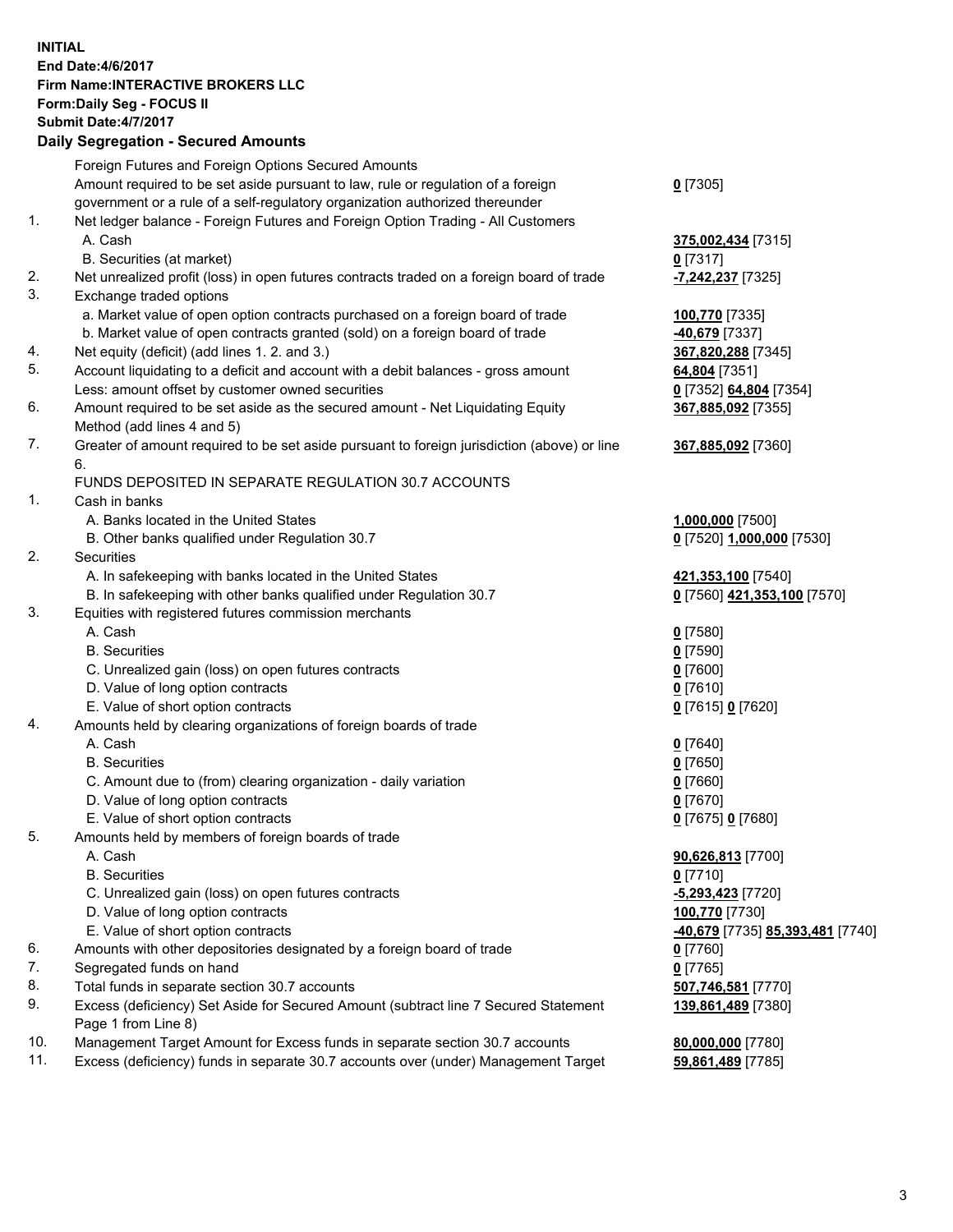**INITIAL End Date:4/6/2017 Firm Name:INTERACTIVE BROKERS LLC Form:Daily Seg - FOCUS II Submit Date:4/7/2017 Daily Segregation - Segregation Statement** SEGREGATION REQUIREMENTS(Section 4d(2) of the CEAct) 1. Net ledger balance A. Cash **3,385,642,521** [7010] B. Securities (at market) **0** [7020] 2. Net unrealized profit (loss) in open futures contracts traded on a contract market **-751,608** [7030] 3. Exchange traded options A. Add market value of open option contracts purchased on a contract market **98,790,334** [7032] B. Deduct market value of open option contracts granted (sold) on a contract market **-188,637,507** [7033] 4. Net equity (deficit) (add lines 1, 2 and 3) **3,295,043,740** [7040] 5. Accounts liquidating to a deficit and accounts with debit balances - gross amount **148,658** [7045] Less: amount offset by customer securities **0** [7047] **148,658** [7050] 6. Amount required to be segregated (add lines 4 and 5) **3,295,192,398** [7060] FUNDS IN SEGREGATED ACCOUNTS 7. Deposited in segregated funds bank accounts A. Cash **105,497,886** [7070] B. Securities representing investments of customers' funds (at market) **2,146,941,575** [7080] C. Securities held for particular customers or option customers in lieu of cash (at market) **0** [7090] 8. Margins on deposit with derivatives clearing organizations of contract markets A. Cash **18,530,044** [7100] B. Securities representing investments of customers' funds (at market) **1,342,716,845** [7110] C. Securities held for particular customers or option customers in lieu of cash (at market) **0** [7120] 9. Net settlement from (to) derivatives clearing organizations of contract markets **11,051,216** [7130] 10. Exchange traded options A. Value of open long option contracts **98,750,174** [7132] B. Value of open short option contracts **-188,618,376** [7133] 11. Net equities with other FCMs A. Net liquidating equity **0** [7140] B. Securities representing investments of customers' funds (at market) **0** [7160] C. Securities held for particular customers or option customers in lieu of cash (at market) **0** [7170] 12. Segregated funds on hand **0** [7150] 13. Total amount in segregation (add lines 7 through 12) **3,534,869,364** [7180] 14. Excess (deficiency) funds in segregation (subtract line 6 from line 13) **239,676,966** [7190] 15. Management Target Amount for Excess funds in segregation **155,000,000** [7194] 16. Excess (deficiency) funds in segregation over (under) Management Target Amount **84,676,966** [7198]

Excess